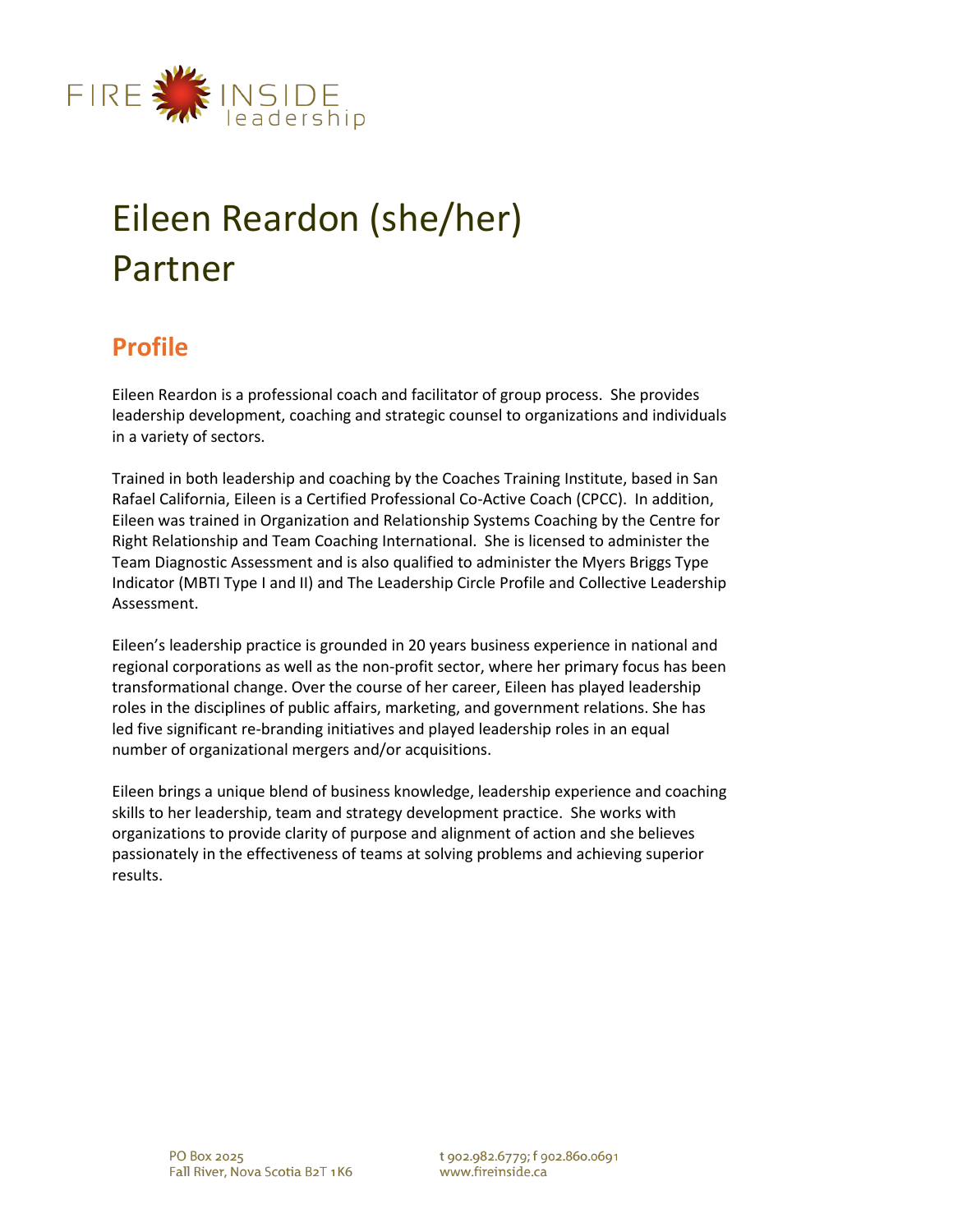

# **Select Clients Served**

- Province of Nova Scotia
- Halifax Public Libraries
- 
- 
- High Liner Foods Inc
- Housing Nova Scotia
- 
- Microsoft Corporation
- 
- Medical Society PEI Nova Scotia Health
- Medbuy Corporation STI
- HRM Health Authority Shaw Group
- Helly Hansen Acadian Seaplants Wattpad
	-
	-
	-
	- Sigmast Communications Halifax Port Authority
- IWK Foundation Staples Business Advantage Canada
- 
- 
- 
- 
- Clearwater Seafoods YMCA Greater Halifax
- Over the Edge  **Dalhousie University**
- IWK Health Centre SBM Doctors Nova Scotia
	-
	- Cox and Palmer

# **Work History**

#### **2009 – Present Fire Inside Leadership**

### **2004 – Present Eileen Reardon Leadership Coaching**

Fire Inside – Founding Partner

### Eileen Reardon Leadership Coaching – President

As a partner and co-founder of Fire Inside Leadership, Eileen provides leadership development, team coaching, facilitation and strategic consulting services to support leadership teams and peer groups within organizations in the private, public and community sectors. In addition, she provides leadership coaching services to individual clients. Prior to her work in the field of leadership development, Eileen played leadership roles in the corporate and nonprofit sectors where her primary focus was transformational change.

### **2001 – 2004 Maritime Life Assurance Company**

### Vice-president, Corporate Communications & Research

Responsible for the operations of four fully cost-recovered client service organizations as well as corporate brand and reputation management. Under her leadership, a new service delivery model was created which improved client satisfaction, increased capacity and reduced expenses all by over 30% while reducing overtime by 98%.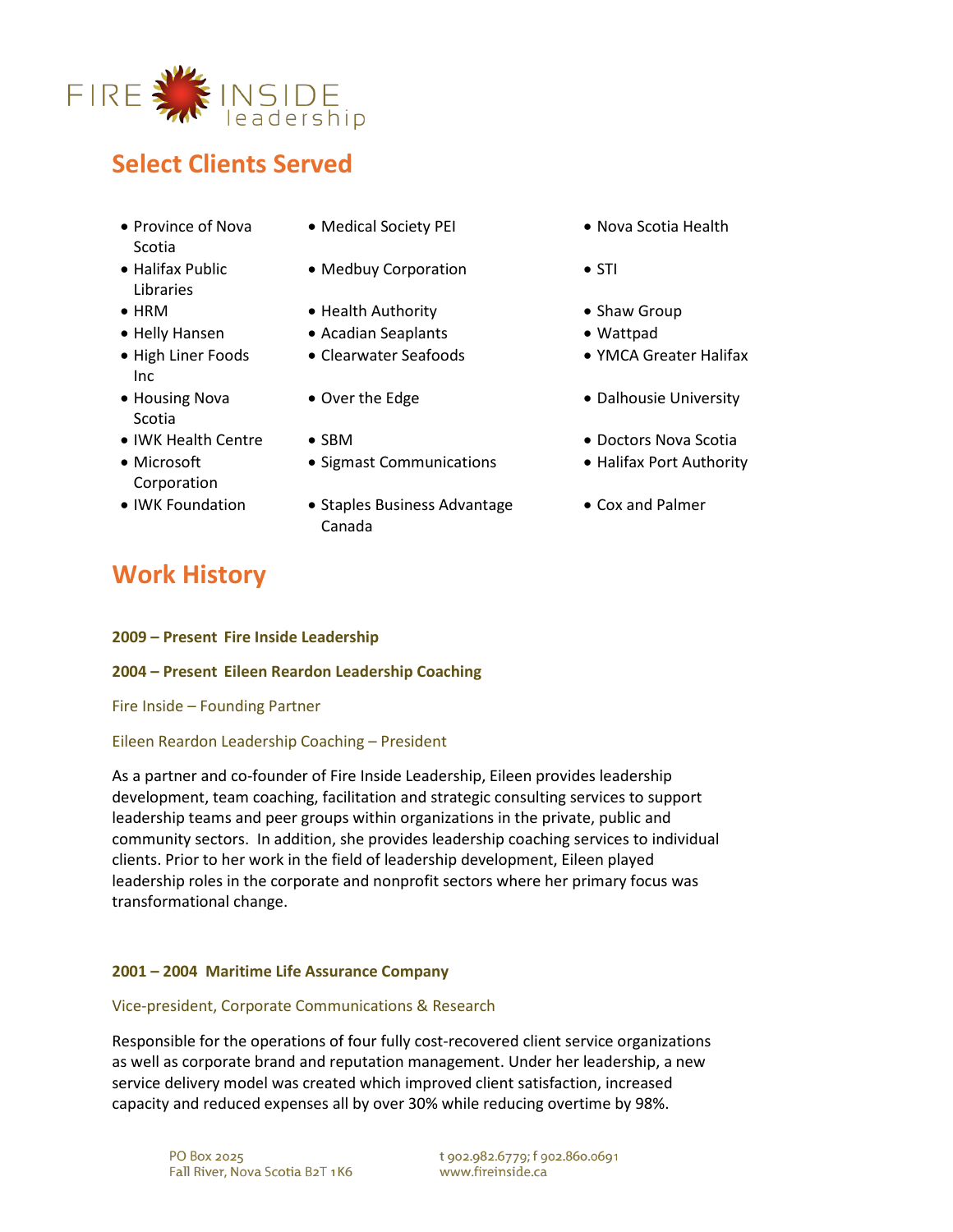

**1999 – 2001 Aliant Inc.**

#### Director, Marketing & Business Development

Responsible for consumer marketing and business planning including product development, market management, advertising and research.

#### **1989 – 1999 MT&T**

#### Regional Manager, Marketing Communications

In addition to a variety of other leadership and managerial roles in marketing communications, government relations and public relations over a 10-year period within this corporation.

#### **1986 – 1989 Nova Scotia Heart Foundation**

Fund Raising and Public Relations Coordinator

# **Education, Professional Development, and Accreditation**

#### **2020 World of Business Ideas (WOBI), Digital training**

Emotional Intelligence with Daniel Goleman

**2020 Coaches Rising** Inside Coaching

### **2020 Health Means**

Parasympathetic Summit

#### **2019 and 2018 Coaches Rising**

Art of Developmental Coaching

#### **2016 The Leadership Circle Profile**

360 Leadership Assessment and Collective Leadership Assessment Certification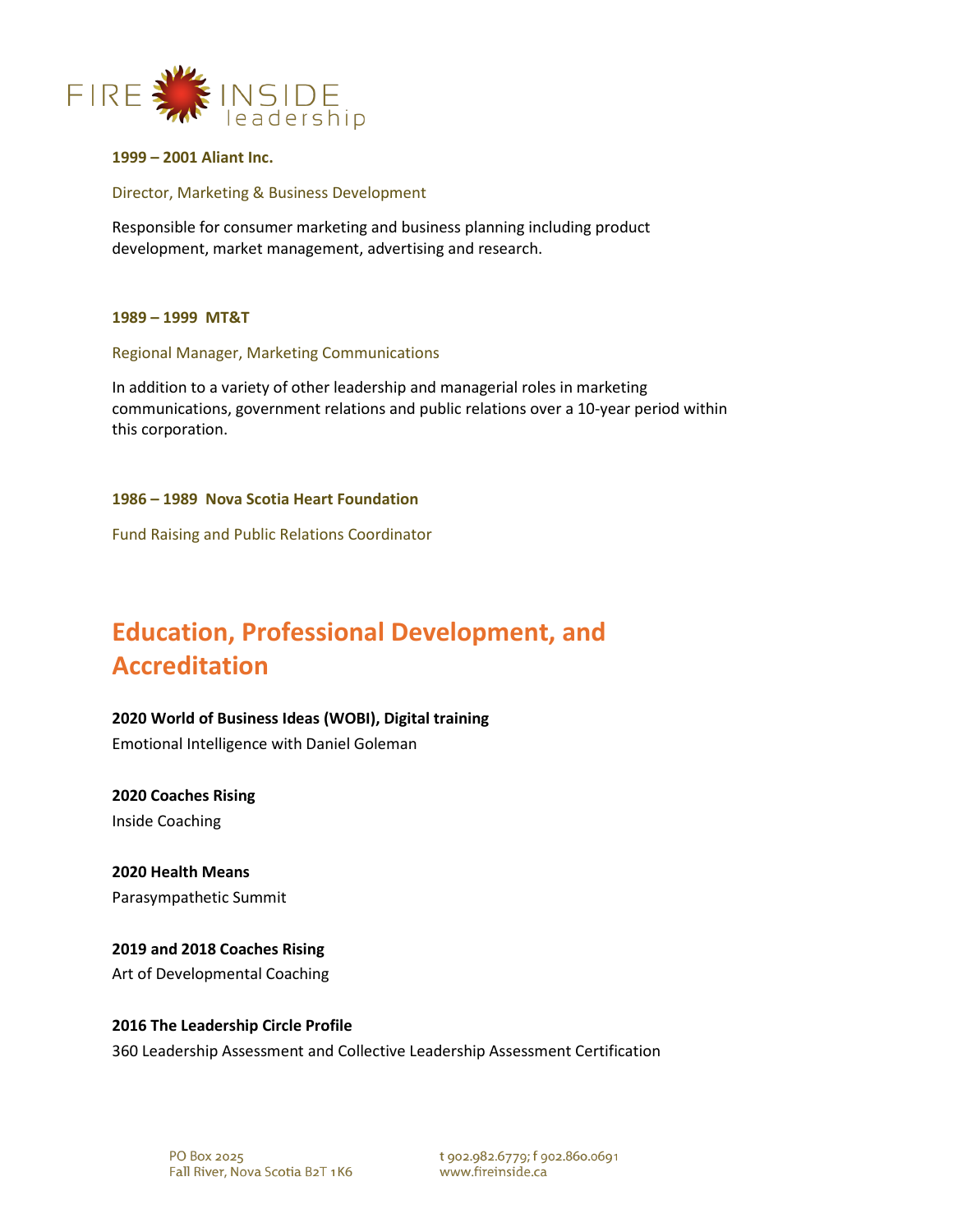

**2014 Ten Directions** Integral Facilitation Training

**2011 – 2013 Therapeutic Approach Yoga Studio, Halifax, NS** 500 hour Yoga Teacher Training Certification

**2010 – 2011 Therapeutic Approach Yoga Studio, Halifax, NS** 200 hour Yoga Teacher Training Certification

**2010 Psychometrics, Halifax, NS** Myers Briggs Indicator Type 11 Qualification program

**2009 ALIA Summer Institute, Halifax, NS** Human Systems Dynamics Training

**2004 – 2010 Center for Right Relationship, Toronto** Organization and Relationship Systems Coaching Training

# **2007 Psychometrics, Halifax, NS**

Myers Briggs Indicator Type 1 Qualification Program

# **2007 Arbinger Institute, Halifax, NS** Leadership and Self Deception Workshop – Arbinger Institute

# **2007 Team Coaching International, Washington**

Team Coaching Intensive - Authorized Team Diagnostic™ Facilitator

# **2004 – 2005 The Coaches Training Institute, Toronto**

Co-Active Coach Training Program - Certified Professional Co-Active Coach (CPCC)

# **2004 – 2005 The Coaches Training Institute, San Rafael, CA**

10-month Co-Active Leadership Program

# **1993 Canadian Public Relations Society Inc. (CPRS)**

Accredited Public Relations Professional (APR)

# **1986 Dalhousie University, Halifax, Nova Scotia**

Graduate Diploma in Public Administration

t 902.982.6779; f 902.860.0691 www.fireinside.ca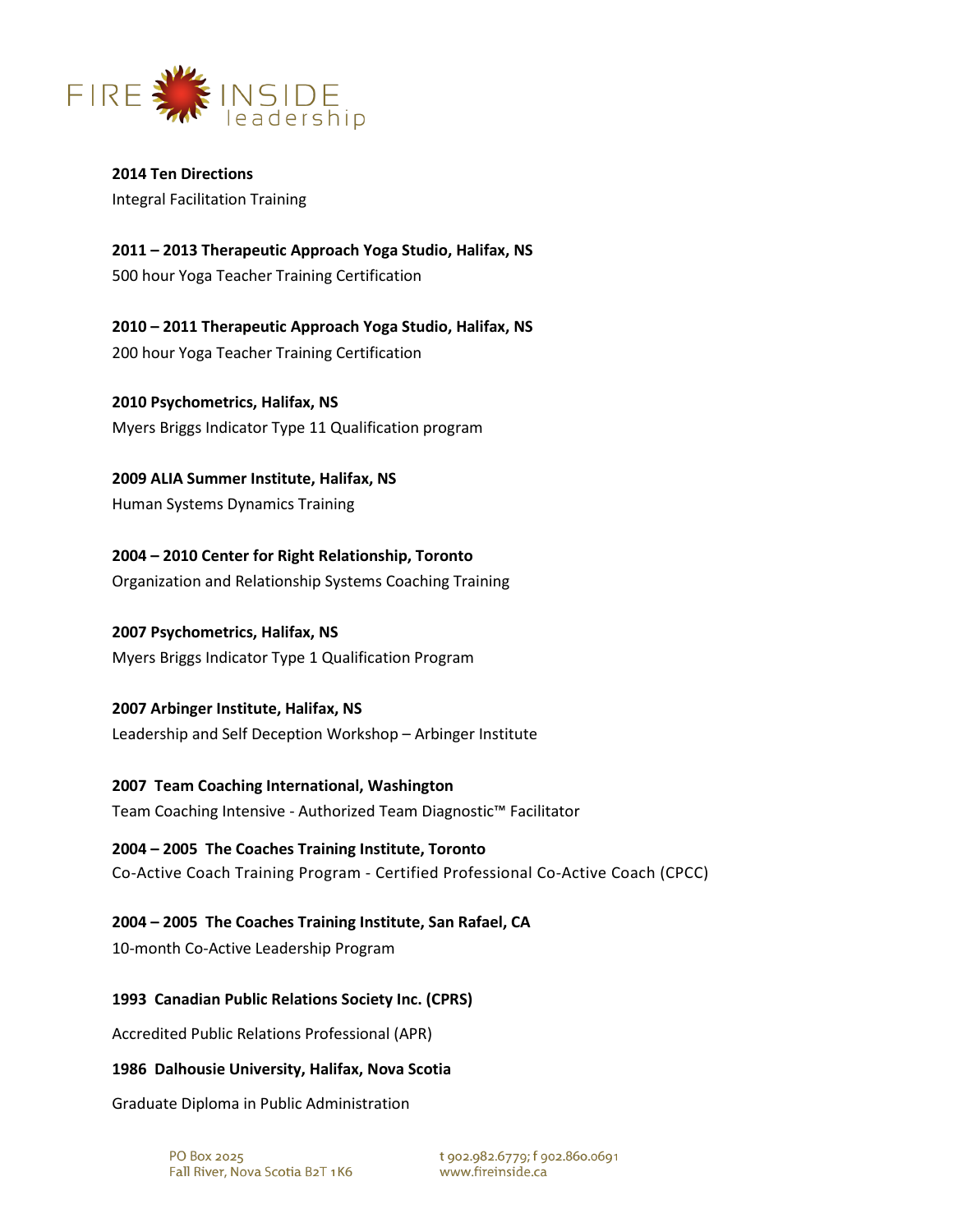

#### **1981 – 1985 Mount Saint Vincent University, Halifax, Nova Scotia**

Bachelor of Public Relations

# **Community Leadership**

- Holy Cross Cemetery Trust Strategic Advisor (2007 Present)
- Feis Nova Scotia Co-Chair 2010 2011
- Feis Nova Scotia Marketing & Program Chair (2007 2010)
- Charitable Irish Society of Halifax Director (2006 2008)
- Symphony Nova Scotia –Director & Marketing Chair (2000 2007)
- QEII Capital Campaign Communications Advisor (2004 2006)
- Events Halifax –Director (2003 2004)
- Atlantic Mobility Products, Director (2000 2001)
- Canadian Public Relations Society Vice-President & Awards Chair (1990 1995)